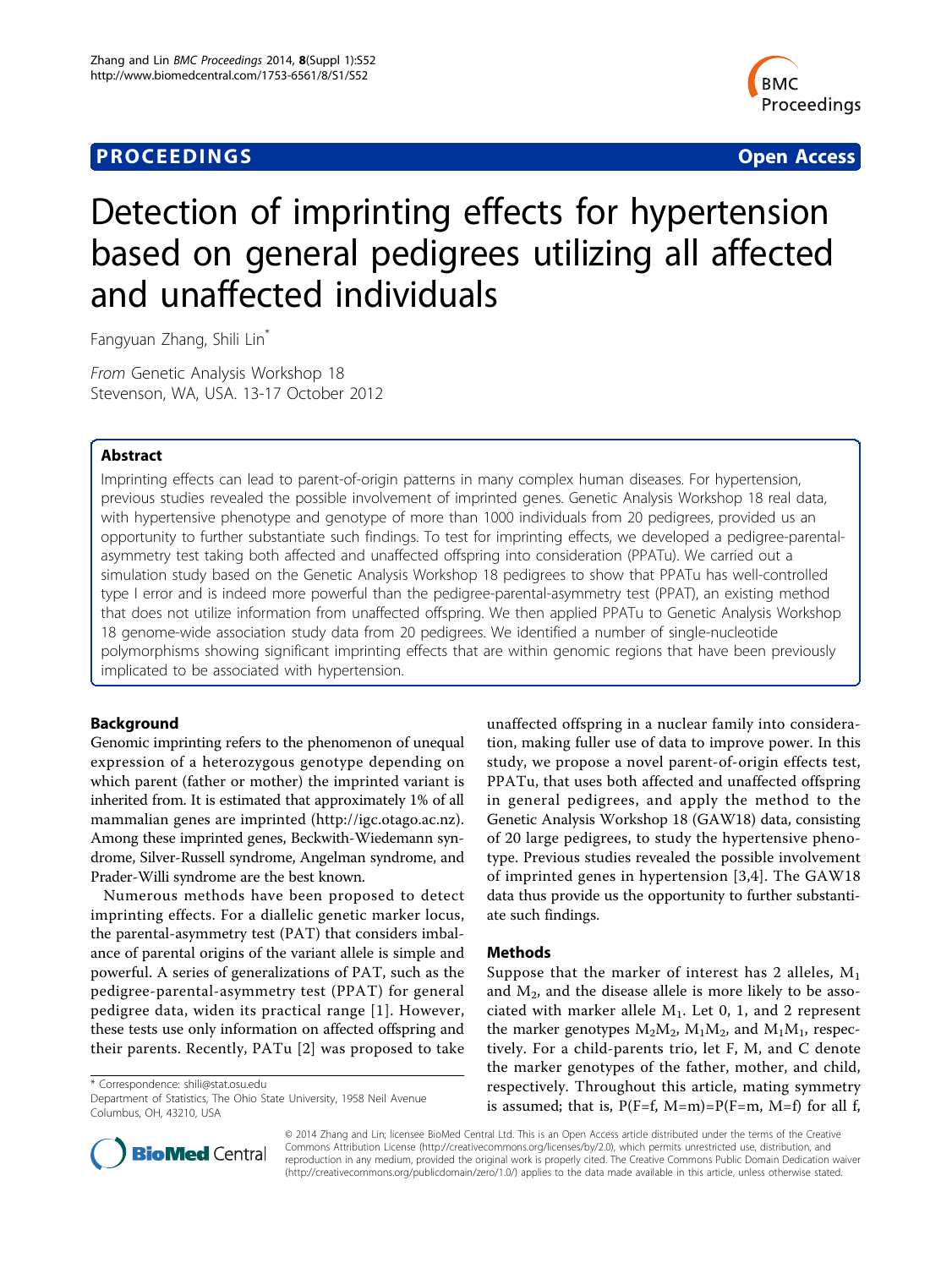<span id="page-1-0"></span> $m = 0,1,2$ . We also assume that there is no maternal effect; that is, the maternal genotype does not confer additional risk on the child's phenotype.

Suppose we have N independent pedigrees, and for the  $i^{\text{th}}$  pedigree, we have  $n u_i$  unaffected and  $n a_i$  affected  $\operatorname{offspring.}$   $\operatorname{Define}$   $s = \sum\limits_{r=1}^{N}\sum\limits_{r=1}^{n a_i} (I_{F_{ij}\rightarrow M_{ij},C_{ij+1}} - I_{F_{ij} < M_{ij},C_{ij} = 1}) - \sum\limits_{r=1}^{m a_i} (I_{F_{ik} > M_{ik-1},C_{ik-1}} - I_{F_{ik} < M_{ik},C_{ik-1}})]$ 

where *I* is the usual indicator function. We can prove that under the null hypothesis of no imprinting effect,  $E$  $(S) = 0$ . The unbiased estimator of the variance of S is

$$
\hat{V}(S) = \sum_{i=1}^N \big[ \sum_{j=1}^{n a_i} \big( I_{F_{ij} > M_{ij}, C_{ij=1}} - I_{F_{ij} < M_{ij}, C_{ij}=1} \big) - \sum_{k=1}^{n u_i} \big( I_{F_{ik} > M_{ik}, C_{ik=1}} - I_{F_{ik} < M_{ik}, C_{ik=1}} \big) \big]^2
$$

The standardized test statistic  $\frac{PPATu}{\sqrt{\hat{V}(S)}}$  follows

the N(0, 1) distribution asymptotically. When there is maternal imprinting effect, PPATu will be positive; when there is paternal imprinting effect, it will be negative. Note that the contributions from trios in a pedigree are not independent, and their correlations are accounted for in the variance. In our simulation study and application below, we compare the performance of PPATu with PPAT, whose statistic is defined without the negative terms in the S statistic; that is, without utilizing information on trios with unaffected offspring. More specifically,

$$
PPAT = \frac{\sum_{i=1}^{N} \sum_{j=1}^{na_i} (I_{F_{ij} > M_{ij}, C_{ij}=1} - I_{F_{ij} < M_{ij}, C_{ij}=1})}{\sqrt{\sum_{i=1}^{N} \sum_{j=1}^{na_i} (I_{F_{ij} > M_{ij}, C_{ij}=1} - I_{F_{ij} < M_{ij}, C_{ij}=1})}]^2}
$$

## Results

## Simulation study

To evaluate the power of the proposed statistic and to compare with PPAT, we carried out a simulation study under 9 different settings, combinations of 3 sets of haplotype frequencies (H1, H2, H3) and 3 imprinting models (I1, I2, I3) (Table 1). Our data were simulated based on the general pedigrees from GAW18; their sizes are described below. To gauge the type I error rate, we also considered 9 additional settings, combinations of the same 3 sets of haplotype frequencies and 3 no-imprinting models (N1, N2, N3), also given in Table 1. We simulated 1000 replicates under each of the settings (a total of 18 combinations). The results are plotted in Figure [1,](#page-2-0) which shows that the empirical type I error rates, at the 0.01 nominal significance level, are all well controlled for both PPAT and PPATu. On the other hand, PPATu is clearly more powerful in all settings, especially when there is a substantial imprinting effect. Conclusions are the same for significance levels 0.05 and 0.005 as well; consequently,the results are not shown for brevity.

## GAW18 data analysis

We consider GAW18 real genome-wide association studies pedigree data that contain a total of 472,049 singlenucleotide polymorphism (SNP) genotypes on odd chromosomes and phenotype data, including systolic and diastolic blood pressure (SBP and DBP). In our study, we use a hypertensive binary phenotype; an individual is classified as affected if SBP > 140 mm Hg, or DBP > 90 mm Hg, or on antihypertensive medication at the first examination. There are 20 pedigrees; the sizes range from 27 to 107 individuals. In total, there are only 157 affected offspring, while there are 709 unaffected ones. Hence, based on the experience gained in our simulation, we expect a substantial gain in information for PPATu that makes use of information from both affected and unaffected individuals when compared to PPAT. To reduce the effect of multiple testing, we first used pedigree disequilibrium test (PDT [\[5](#page-3-0)]) to identify SNPs that are associated with hypertension at the 0.05 level, and then performed imprinting effect tests, focusing only on those SNPs. In our analysis, all trios with complete data within each pedigree were included in computing the test statistic. Furthermore, although many tests were performed, we did not attempt to correct for multiple testing given the small sample size (a total of only 20 pedigrees).

Table [2](#page-2-0) shows the cross-classification of SNPs by different tests. We also provide Figure [2](#page-2-0), which shows the results for a combination of significant levels. As one can see from Figure [2](#page-2-0) and Table [2](#page-2-0), PPATu detected more SNPs with smaller  $p$  values than PPAT. For SNPs detected by both methods, the results for PPATu are more significant. Table [3](#page-3-0) shows the 2 SNPs (rs12947636 and rs1674137) that are significant at the 0.01 level for

Table 1 Combinations of 9 imprinting settings and 9 no-imprinting settings

|                | Haplotype frequency <sup>a</sup> |     |                 |                 | Imprinting model <sup>p</sup> |                 |                 |                 |    | No-imprinting model <sup>b</sup> |                 |                 |
|----------------|----------------------------------|-----|-----------------|-----------------|-------------------------------|-----------------|-----------------|-----------------|----|----------------------------------|-----------------|-----------------|
|                | DM <sub>1</sub>                  | dM1 | DM <sub>2</sub> | dM <sub>2</sub> | $\varphi_{d/d}$               | $\varphi_{d/D}$ | $\varphi_{D/d}$ | $\varphi_{D/D}$ |    | $\varphi_{d/d}$                  | $\varphi_{d/D}$ | $\varphi_{D/d}$ |
| H1             | 0.2                              | 0.0 | 0.1             |                 | 0.26                          | 0.28            | 0.37            | 0.39            | И. | 0.26                             | 0.33            | 0.39            |
| H <sub>2</sub> | 0.3                              | 0.1 | 0.0             | 0.6             | 0.24                          | 0.26            | 0.42            | 0.44            | N2 | 0.24                             | 0.34            | 0.44            |
| H3             | 0.3                              | 0.0 | 0.0             |                 | 0.18                          | 0.23            | 0.53            | 0.58            | N3 | 0.18                             | 0.38            | 0.58            |

a Haplotype frequencies are between disease susceptibility locus(with disease allele D and normal allele d) and marker locus (alleles M1 and M2).  $^{\rm b}$ Imprinting models are defined in terms of penetrance probabilities: ( $\varphi_{d/d}$ ,  $\varphi_{dD}$ ,  $\varphi_{D/d}$ ,  $\varphi_{D/D}$ ). For the no-imprinting models, $\varphi_{D/d}=\varphi_{dD}$ .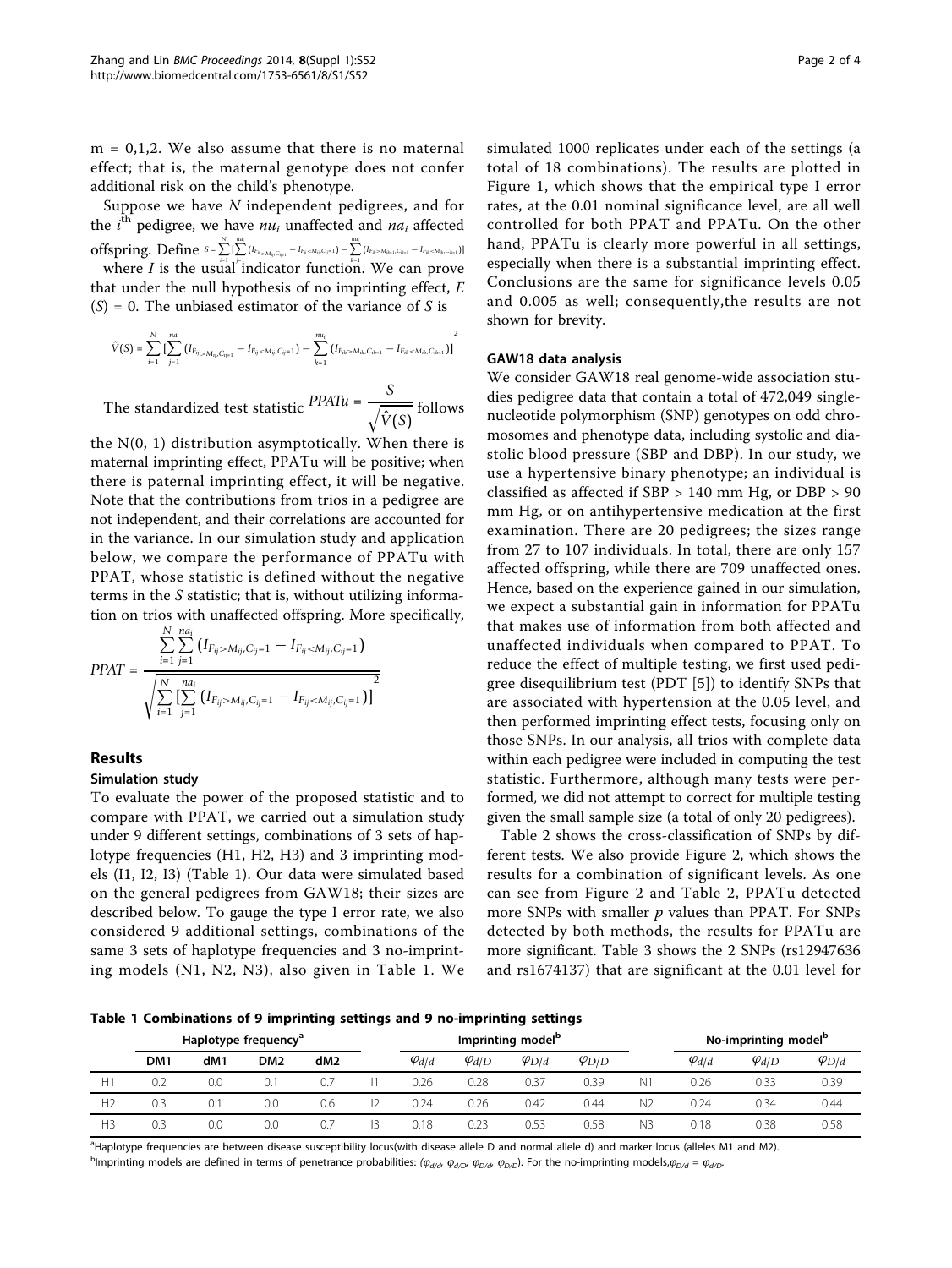<span id="page-2-0"></span>

Table 2 Cross-classification of results based on p values fromassociation(PDT) andimprinting (PPAT and PPATu) tests

|            |        | <b>PPAT</b>      |        |        | <b>PPATu</b>  |        |
|------------|--------|------------------|--------|--------|---------------|--------|
| <b>PDT</b> | < 0.05 | < 0.01           | >0.05  | < 0.05 | < 0.01        | >0.05  |
| < 0.05     | 245    |                  | 12.752 | 556    | 59            | 12.441 |
| < 0.01     | 17     | $\left( \right)$ | 798    | 30     | $\mathcal{L}$ | 785    |
| >0.05      | 7008   | 35               | 14,681 | 15.007 | 1328          | 6682   |

both PDT and PPATu. It appears that these 2 SNPs are novel, as they were not previously identified as associated with hypertension, thus further study is warranted to substantiate the finding.

To gain a more global view of the extent of the role of imprinting in hypertension, we also carried out genomewide testing for imprinting effects without restricting to SNPs with small  $p$  values from PDT. The analysis has resulted in larger sets with  $p$  values smaller than 0.05, which we call "significant"for easy reference. A search in the NCBI database found 49 genes implicated to be associated with hypertension in previous studies. Figure [3](#page-3-0) gives the numbers of SNPs with significant imprinting or association effects within these genes. We can see that more SNPs identified by PPATu are within these genes than those identified by PPAT. Specifically, 47 and 15 SNPs within these genes are identified as having significant imprinting effects by PPATu and PPAT, respectively. In fact, the proportion of SNPs identified by PPATu that are in known genes is higher (1.5 times) than that identified by PPAT, although this difference is not substantial. Other than 1 SNP, the rest did not reach the threshold of significance for PDT, which may be explained by the power loss of association tests like PDT that do not account for the imprinting effect properly. The 1 SNP (rs11606492; Table [3](#page-3-0)) that yielded significant results from both PDT and PPATu (but not PPAT) is within the gene PLEKHA7 that has been implicated to be associated with hypertension in previous studies [\[6,7\]](#page-3-0).

## Conclusions

In this article, we propose an imprinting test that utilizes both affected and unaffected individuals from